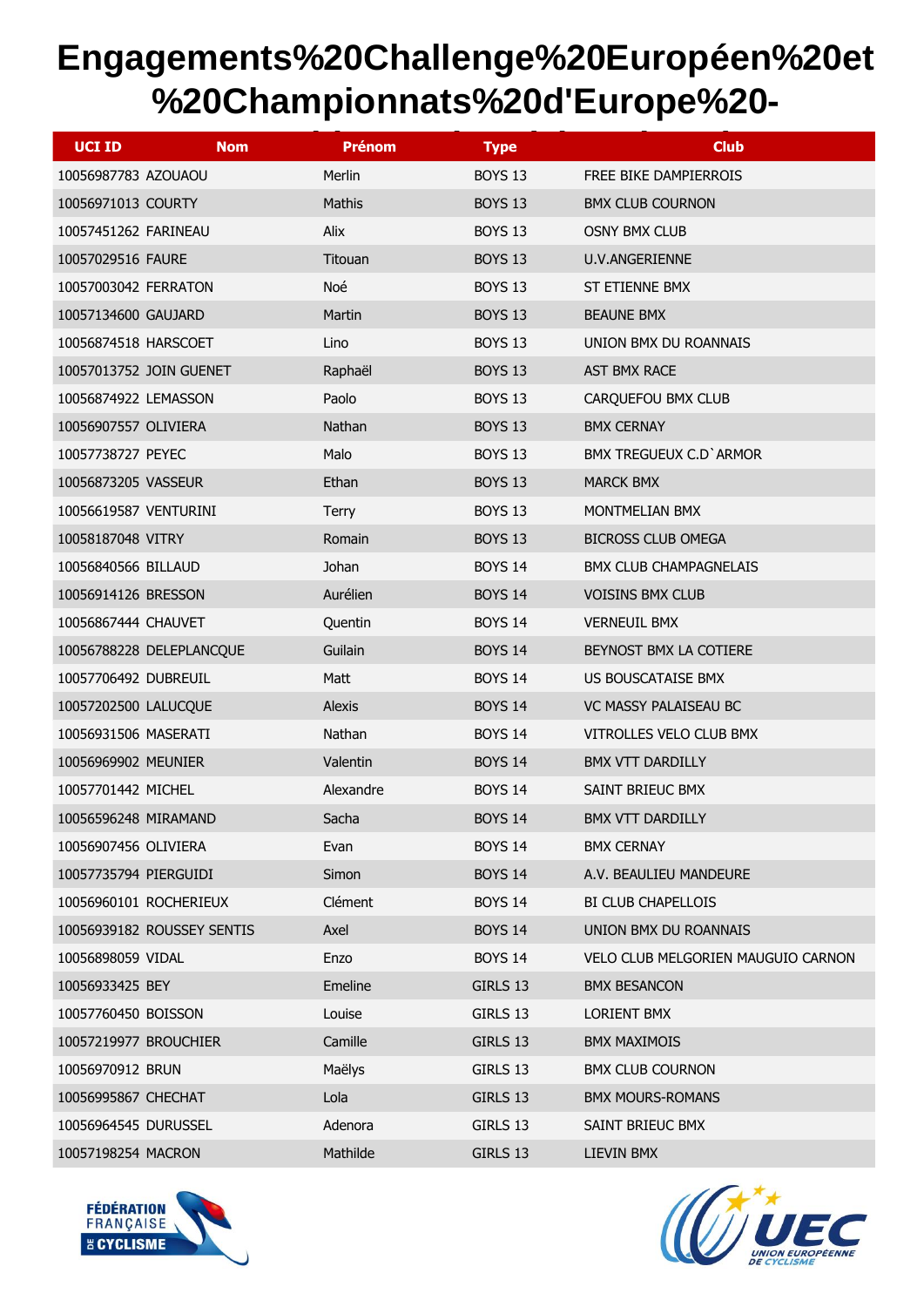| <b>UCI ID</b>           | <b>Nom</b> | <b>Prénom</b>   | <b>Type</b>      | <b>Club</b>                            |
|-------------------------|------------|-----------------|------------------|----------------------------------------|
| 10056975760 QUERE       |            | Ambre           | GIRLS 13         | CC Pays Vesoul Hte-Saône               |
| 10057297375 SOULIE      |            | Maëline         | GIRLS 13         | BMX CLUB DE LIMOGES                    |
| 10056993342 ALZINGRE    |            | Inès            | GIRLS 14         | <b>BEAUNE BMX</b>                      |
| 10057016681 DEBORDE     |            | Romy            | GIRLS 14         | <b>BMX TREGUEUX C.D' ARMOR</b>         |
| 10056855219 FUSIL       |            | Ange            | GIRLS 14         | <b>BICROSS RIANNAIS BERRY</b>          |
| 10057258676 JAMET       |            | Marion          | GIRLS 14         | <b>AZAY BMX CLUB</b>                   |
| 10057060232 POPIN       |            | Gersende        | GIRLS 14         | ST AVERTIN SPORTS BMX                  |
| 10056865727 RULLIER     |            | <b>Juliette</b> | GIRLS 14         | <b>CHOLET BMX</b>                      |
| 10056973235 VACHE       |            | Eden            | GIRLS 14         | <b>BMX PERNOIS</b>                     |
| 10056828240 VIDELO      |            | Meline          | GIRLS 14         | BMX TREGUEUX C.D' ARMOR                |
| 10025199671 BERNARD     |            | Killian         | <b>MEN 17/24</b> | <b>VC ROUBAIX LILLE METROPOLE</b>      |
| 10074266012 BOURGEAY    |            | Clément         | <b>MEN 17/24</b> | BICROSS CLUB DE MEYZIEU                |
| 10026053978 BRUESSE     |            | <b>Joris</b>    | <b>MEN 17/24</b> | <b>BMX VTT LIMONEST</b>                |
| 10025453689 CHARCELLAY  |            | Elie            | <b>MEN 17/24</b> | ST AVERTIN SPORTS BMX                  |
| 10025580702 DESJACQUES  |            | Léo             | <b>MEN 17/24</b> | <b>BEAUNE BMX</b>                      |
| 10016521811 ELIE        |            | Stephane        | <b>MEN 17/24</b> | <b>BLAGNAC BMX</b>                     |
| 10016522114 FORISSIER   |            | Florian         | <b>MEN 17/24</b> | BEYNOST BMX LA COTIERE                 |
| 10057677594 GALIC       |            | Lenny           | <b>MEN 17/24</b> | <b>HENNEBONT BMX</b>                   |
| 10056696884 GIRAULT     |            | Hugo            | <b>MEN 17/24</b> | BMX VTT DARDILLY                       |
| 10016522518 HUSER       |            | Gabin           | <b>MEN 17/24</b> | CO BOLBEC NOINTOT BMX                  |
| 10025451568 LEPINE      |            | Simon           | <b>MEN 17/24</b> | NOS BMX CLUB-NOZAY                     |
| 10025093476 ROUGY       |            | Lucas           | <b>MEN 17/24</b> | <b>BMX CLUB SARRIANS</b>               |
| 10007535769 CHAUVIN     |            | Thibaud         | <b>MEN 25/29</b> | CHABEUIL BMX                           |
| 10010950472 DUPONT      |            | Thibault        | <b>MEN 25/29</b> | BEYNOST BMX LA COTIERE                 |
| 10025063669 DUVAL       |            | Hugo            | <b>MEN 25/29</b> | <b>BMX CLUB RONCQ</b>                  |
| 10008628031 LUKIE       |            | Julien          | <b>MEN 25/29</b> | MONTMELIAN BMX                         |
| 10025196237 ROBERT      |            | Alexis          | <b>MEN 25/29</b> | SAINTE CONSORCE BMX TEAM               |
| 10024825011 BARNAUD     |            | Florian         | MEN 30/34        | QUERQUEVILLE BMX                       |
| 10025782075 MARTY       |            | Arnaud          | MEN 30/34        | ESTREES BMX (EX BICROSSING DYONISIEN)  |
| 10005884749 MONLEON     |            | Alexandre       | MEN 30/34        | CM AUBERVILLIERS 93                    |
| 10008134341 QUEYREL     |            | Willy           | MEN 30/34        | <b>BMX CLUB ORCINES</b>                |
| 10024959801 BERNARD     |            | Patrick         | MEN 35+          | <b>BMX CLUB ORCINES</b>                |
| 10010949462 DELPORTE    |            | Kevin           | MEN 35+          | <b>HENNEBONT BMX</b>                   |
| 10004978609 DUART       |            | Ronald          | MEN 35+          | VOISINS BMX CLUB                       |
| 10004996692 FRAPPESAUCE |            | Cédric          | MEN 35+          | B.C. ST PAUL 3 CHATEAUX                |
| 10007220925 GAILLARD    |            | Charly          | MEN 35+          | CC ETUPES LE DOUBS PAYS DE MONTBELIARD |



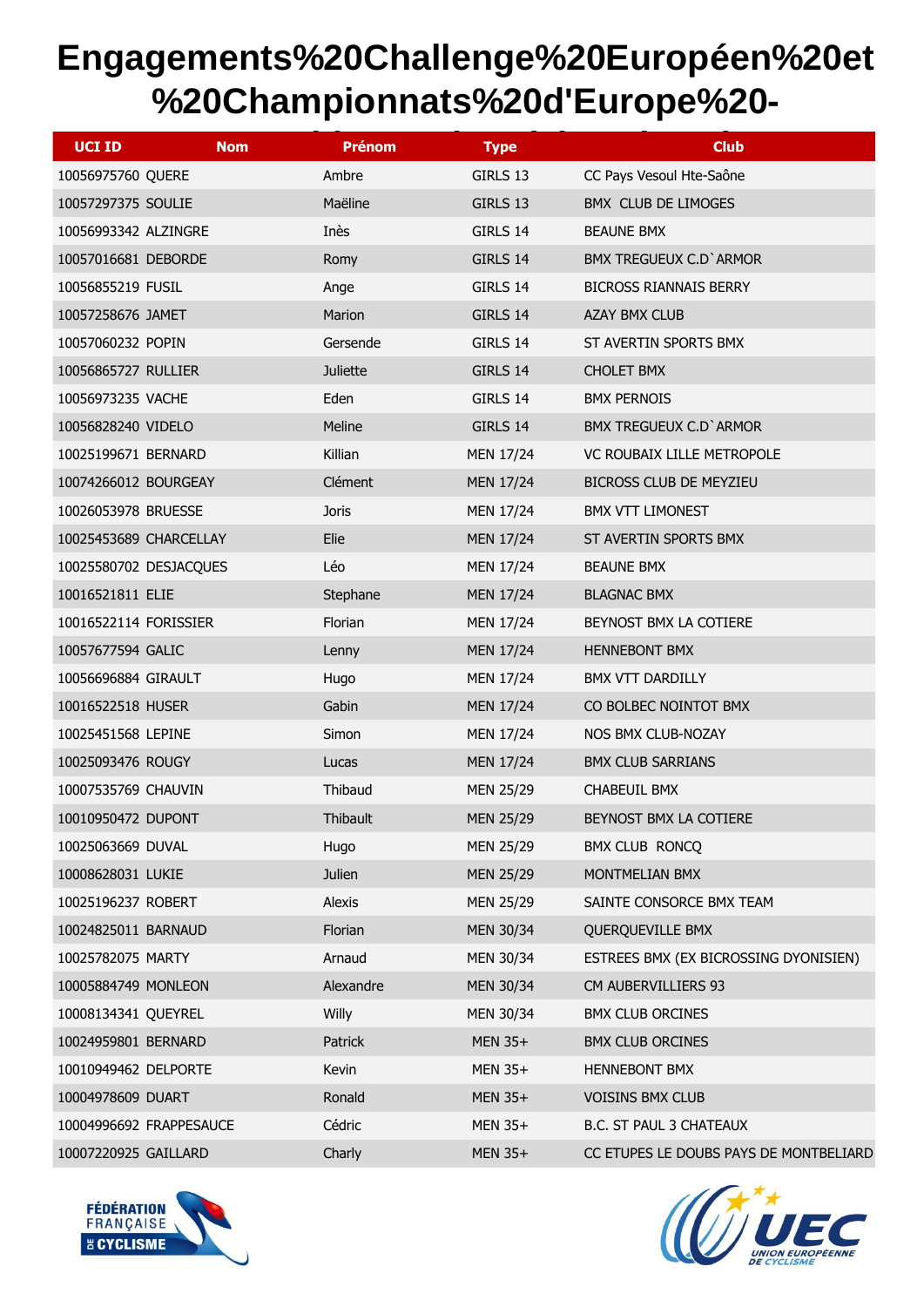| <b>UCI ID</b><br><b>Nom</b> | <b>Prénom</b>    | <b>Type</b>        | <b>Club</b>                |
|-----------------------------|------------------|--------------------|----------------------------|
| 10056737708 CELDRAN         | Camille          | <b>WOMEN 17/24</b> | ST ETIENNE BMX             |
| 10087857429 FISCHER         | Thaïs            | <b>WOMEN 17/24</b> | MONTMELIAN BMX             |
| 10056724065 GRAJEWSKI       | Nolwenn          | <b>WOMEN 17/24</b> | BEYNOST BMX LA COTIERE     |
| 10056680619 IMBERT          | Camille          | <b>WOMEN 17/24</b> | ASC BMX CHANTEPIE          |
| 10057102567 LABBE DUHEM     | Lea              | <b>WOMEN 17/24</b> | BMX TREGUEUX C.D' ARMOR    |
| 10056759229 MATUSZAK        | Camille          | <b>WOMEN 17/24</b> | VC ROUBAIX LILLE METROPOLE |
| 10026537059 PITON           | Emilie           | <b>WOMEN 17/24</b> | <b>BMX BESANCON</b>        |
| 10056678801 POSTEC          | Elodie           | <b>WOMEN 17/24</b> | ST ETIENNE BMX             |
| 10056661017 ROUGELET        | Alyssa           | <b>WOMEN 17/24</b> | <b>BMX CERNAY</b>          |
| 10057443784 STRINI          | Carla            | <b>WOMEN 17/24</b> | <b>BMX PUGET VILLE</b>     |
| 10056744677 ANSART LAYRAC   | <b>Basile</b>    | <b>BOYS 15</b>     | <b>BMX PERNOIS</b>         |
| 10056596854 BRETIN MONARD   | Arthur           | <b>BOYS 15</b>     | <b>BMX VTT DARDILLY</b>    |
| 10057691540 BRUN            | Robin            | <b>BOYS 15</b>     | <b>BMX CLUB COURNON</b>    |
| 10057726906 CALIF           | Tyméo            | <b>BOYS 15</b>     | <b>VAL BMX</b>             |
| 10057716495 DARD            | Kenji            | <b>BOYS 15</b>     | <b>CHOLET BMX</b>          |
| 10056811365 EUGENIE         | Ruben            | <b>BOYS 15</b>     | BMX NOGENT LE ROI          |
| 10057694368 FAURE           | Matteo           | <b>BOYS 15</b>     | STADE BORDELAIS BMX        |
| 10057726603 FAURE           | Milane           | <b>BOYS 15</b>     | <b>BMX BREUILLET</b>       |
| 10056761956 LE BOUGEANT     | Leo              | <b>BOYS 15</b>     | BMX TREGUEUX C.D' ARMOR    |
| 10056923927 LEYENDECKER     | <b>Nicolas</b>   | <b>BOYS 15</b>     | <b>VCU SCHWENHEIM</b>      |
| 10056814601 NEEL            | Zacharie         | <b>BOYS 15</b>     | <b>AST BMX RACE</b>        |
| 10056911904 PATUREL         | Ewen             | <b>BOYS 15</b>     | BMX TREGUEUX C.D' ARMOR    |
| 10056735381 PODEVIN         | Simon            | <b>BOYS 15</b>     | <b>BI CLUB CHAPELLOIS</b>  |
| 10057193305 POREE           | Axel             | <b>BOYS 15</b>     | <b>ZERO NINE BMX</b>       |
| 10056597460 SERRET          | Macéo            | <b>BOYS 15</b>     | MONTMELIAN BMX             |
| 10056838647 TORRES          | <b>Jules</b>     | <b>BOYS 15</b>     | A.V. BEAULIEU MANDEURE     |
| 10057038307 AGNUS           | Natan            | <b>BOYS 16</b>     | <b>BMX BESANCON</b>        |
| 10056812577 AUDENET         | <b>Stanislas</b> | <b>BOYS 16</b>     | BMX CLUB JOUE L TOURS      |
| 10056743061 BEAUCAMP        | Simon            | <b>BOYS 16</b>     | <b>BMX CLUB ORCINES</b>    |
| 10057700432 CLEMENT         | Tom              | <b>BOYS 16</b>     | STADE BORDELAIS BMX        |
| 10056816823 DAUGAN          | Roman            | <b>BOYS 16</b>     | <b>BMX QUEVERT</b>         |
| 10056698096 FLORUS          | Noé              | <b>BOYS 16</b>     | <b>VOREPPE FOXES</b>       |
| 10057683052 GERIN           | Maxime           | <b>BOYS 16</b>     | BMX COMPIEGNE CLAIROIX     |
| 10056743364 HABERT          | Maxime           | <b>BOYS 16</b>     | <b>BMX CLUB SARRIANS</b>   |
| 10056818237 HUMBLET REYNAUD | Tom              | <b>BOYS 16</b>     | A.C. BOLLENE               |
| 10056744980 JUPILLE         | <b>Baptiste</b>  | <b>BOYS 16</b>     | <b>BMX BESANCON</b>        |



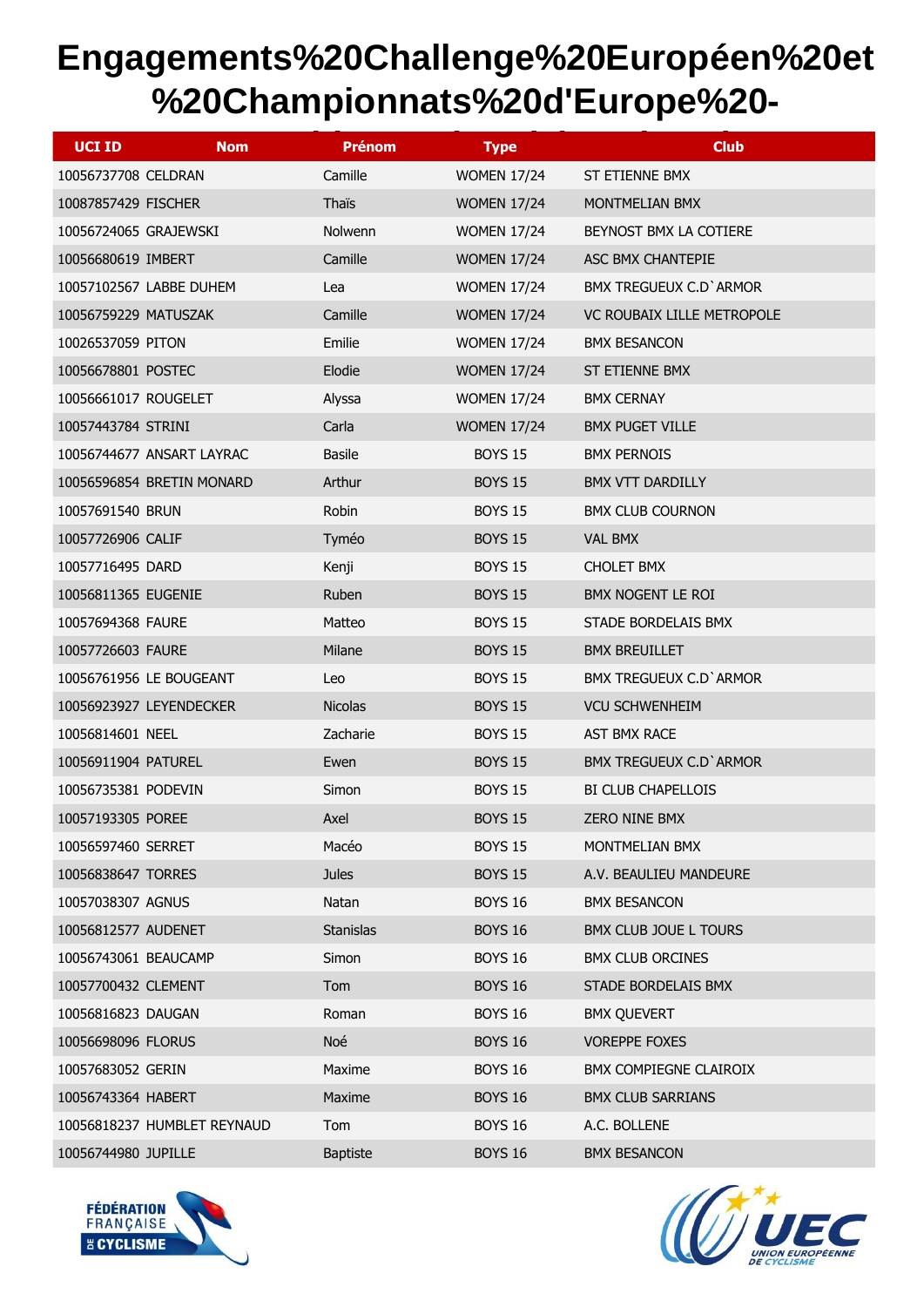| <b>UCI ID</b><br><b>Nom</b> | <b>Prénom</b>  | <b>Type</b>       | <b>Club</b>                   |
|-----------------------------|----------------|-------------------|-------------------------------|
| 10056846327 LAURENT         | Oscar          | <b>BOYS 16</b>    | CARQUEFOU BMX CLUB            |
| 10056725580 LECLERC         | Enzo           | <b>BOYS 16</b>    | US CRETEIL                    |
| 10056812779 MONDESIR BODOL  | Ethan          | <b>BOYS 16</b>    | BMX CLUB JOUE L TOURS         |
| 10056861380 NACHEZ          | Romain         | <b>BOYS 16</b>    | <b>BMX BREUILLET</b>          |
| 10056740132 OVISE           | Yann           | <b>BOYS 16</b>    | BMX VTT DARDILLY              |
| 10057472783 BERNEAU         | Charlotte      | GIRLS 15          | <b>BICROSS RIANNAIS BERRY</b> |
| 10056847135 ELLEBOUDT       | Emma           | GIRLS 15          | <b>BCC CAMPSAS</b>            |
| 10056909779 FAVRE           | Bérénice       | GIRLS 15          | <b>B.C. PONT EVEQUE</b>       |
| 10056950401 GARNIER         | Célia          | GIRLS 15          | ST AVERTIN SPORTS BMX         |
| 10057073063 GIRAULT         | Eve            | GIRLS 15          | MONTELIMAR BMX RACING         |
| 10056775696 IMBERT          | Manon          | GIRLS 15          | ASC BMX CHANTEPIE             |
| 10057011732 MAO             | Romane         | GIRLS 15          | <b>CORNOUAILLE BMX</b>        |
| 10056803079 MERROUCHE       | Louna          | GIRLS 15          | <b>BMX CLUB CHAMPAGNELAIS</b> |
| 10056879265 MONNANTEUIL     | Mila           | GIRLS 15          | LUC BMX                       |
| 10056790955 ROUGET          | Clara          | GIRLS 15          | <b>DESCARTES BMX</b>          |
| 10057220482 SAUTOUR         | Lucie          | GIRLS 15          | <b>BMX BESANCON</b>           |
| 10056747812 BEATO           | Ambre          | GIRLS 16          | STADE BORDELAIS BMX           |
| 10068231501 BIGAUD          | Alwena         | GIRLS 16          | AZAY BMX CLUB                 |
| 10056865525 COLAISSEAU      | Zoe            | GIRLS 16          | <b>CHOLET BMX</b>             |
| 10056933930 DRUART          | Léonie         | GIRLS 16          | LIEVIN BMX                    |
| 10056848852 LE GOUAREGUER   | <b>Mailis</b>  | GIRLS 16          | NOS BMX CLUB-NOZAY            |
| 10056887753 MOUGEY          | Laura          | GIRLS 16          | <b>BAUME LES DAMES BMX</b>    |
| 10056928371 MOUSTIER        | Coralie        | GIRLS 16          | <b>BMX CLUB SARRIANS</b>      |
| 10056986672 PIC             | Melina         | GIRLS 16          | STADE BORDELAIS BMX           |
| 10056818641 PILLET          | Avril          | GIRLS 16          | STADE BORDELAIS BMX           |
| 10056897352 PUGNET          | <b>Blanche</b> | GIRLS 16          | <b>BMX MOURS-ROMANS</b>       |
| 10057297274 SOULIE          | Maureen        | GIRLS 16          | BMX CLUB DE LIMOGES           |
| 10056818338 AGOSTI          | Victor         | <b>MEN JUNIOR</b> | <b>B.C. AVIGNON ANGLES</b>    |
| 10056702645 AUBIN           | Adam           | <b>MEN JUNIOR</b> | SAINT BRIEUC BMX              |
| 10056685467 BOURDEAU        | Hippolyte      | <b>MEN JUNIOR</b> | SAINT NAZAIRE BMX CLUB        |
| 10056673949 BOYADJIAN       | Marco          | <b>MEN JUNIOR</b> | <b>BMX VTT DARDILLY</b>       |
| 10056676373 CARLIER         | Mathis         | <b>MEN JUNIOR</b> | OSNY BMX CLUB                 |
| 10056673747 CHAVANON        | Arthur         | <b>MEN JUNIOR</b> | UNION BMX DU ROANNAIS         |
| 10057677796 FOURCADE        | Loïc           | <b>MEN JUNIOR</b> | STADE BORDELAIS BMX           |
| 10056676272 GEISSE          | Pierre         | <b>MEN JUNIOR</b> | LEMPDES BMX AUVERGNE          |
| 10056811971 JACQUET         | Mathis         | <b>MEN JUNIOR</b> | <b>BMX BESANCON</b>           |



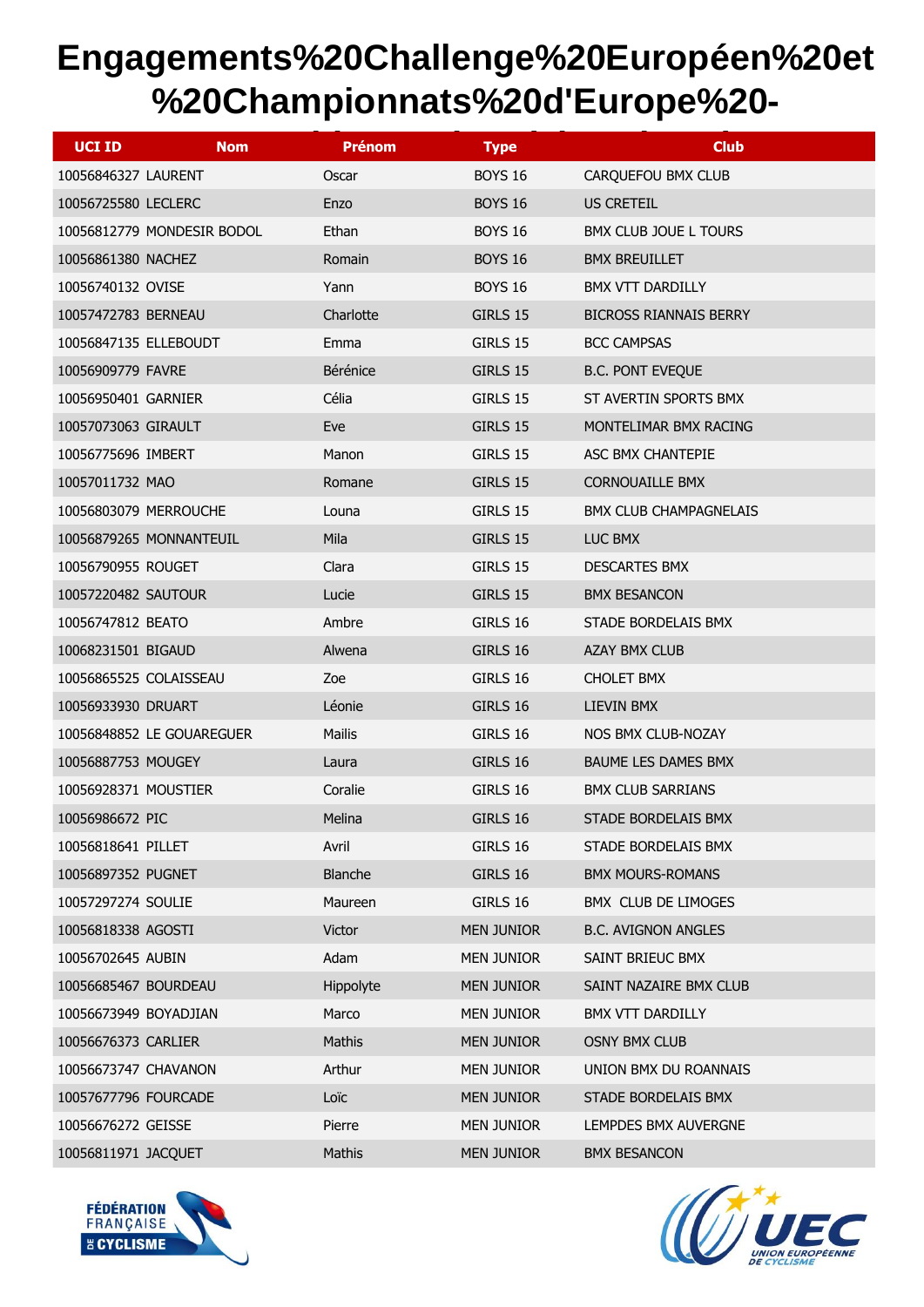| <b>UCI ID</b><br><b>Nom</b> | <b>Prénom</b> | <b>Type</b>         | <b>Club</b>                  |
|-----------------------------|---------------|---------------------|------------------------------|
| 10056708204 LAFRAGUETA      | Clement       | <b>MEN JUNIOR</b>   | STADE BORDELAIS BMX          |
| 10057680931 LEFEBVRE        | Ilan          | <b>MEN JUNIOR</b>   | EVREUX BMX                   |
| 10056734876 PERRICHON       | Kentin        | <b>MEN JUNIOR</b>   | ST ETIENNE BMX               |
| 10056705372 PETEZKI         | Tom           | <b>MEN JUNIOR</b>   | <b>BMX VTT DARDILLY</b>      |
| 10056660108 RIVOIRE         | Tanguy        | <b>MEN JUNIOR</b>   | <b>BMX CLUB COURNON</b>      |
| 10056684457 ROUSSEAU        | Louison       | <b>MEN JUNIOR</b>   | SAINT NAZAIRE BMX CLUB       |
| 10056641819 ALDON           | Chris         | MEN U23             | <b>BMX CLUB SARRIANS</b>     |
| 10057681133 BEGUIN          | <b>Joris</b>  | MEN U23             | SAINT NAZAIRE BMX CLUB       |
| 10025886149 BERTON          | Tommy Lee     | MEN U23             | CM AUBERVILLIERS 93          |
| 10025871904 CATENACCI       | Romain        | MEN U23             | <b>BMX CLUB SARRIANS</b>     |
| 10056670212 CHAPON          | Lucas         | MEN U23             | VC ROUBAIX LILLE METROPOLE   |
| 10056645051 DIEUAIDE        | Nathanaël     | MEN U23             | BMX COMPIEGNE CLAIROIX       |
| 10057688712 DUFOUR          | Simon         | MEN U23             | VC ROUBAIX LILLE METROPOLE   |
| 10025312637 GAROYAN         | Leo           | MEN U23             | <b>BMX BESANCON</b>          |
| 10056664956 GENESTRONI      | Robin         | MEN U23             | ST ETIENNE BMX               |
| 10025552511 GOBERT          | Dylan         | MEN U23             | LEMPDES BMX AUVERGNE         |
| 10056820459 ISTIL           | Anaia         | MEN U23             | BMX CLUB JOUE L TOURS        |
| 10026040743 SAINT LUC       | Lilian        | MEN U23             | <b>GERZAT ARVERNE BMX</b>    |
| 10056654549 TAMISIER        | <b>Justin</b> | MEN U23             | <b>BMX CLUB CAVAILLON</b>    |
| 10025725693 THOUIN          | Theo          | MEN U23             | SAINT BRIEUC BMX             |
| 10056657175 BELTRANDO       | Mariane       | <b>WOMEN JUNIOR</b> | <b>BMX CLUB FRONTIGNAN</b>   |
| 10056666471 BODINEAU        | Agathe        | <b>WOMEN JUNIOR</b> | BMX CLUB DE VALLET           |
| 10056663441 BREHIN          | Chloe         | <b>WOMEN JUNIOR</b> | PEGASE BMX                   |
| 10056753569 BRINDJONC       | Léa           | <b>WOMEN JUNIOR</b> | LEMPDES BMX AUVERGNE         |
| 10056653741 CORLAY          | Anne Lise     | <b>WOMEN JUNIOR</b> | SAINT BRIEUC BMX             |
| 10056738617 CROZET          | Laurine       | <b>WOMEN JUNIOR</b> | BMX VALLEE DU GIER           |
| 10056837435 FAVRE           | Capucine      | <b>WOMEN JUNIOR</b> | <b>BMX CLUB SARRIANS</b>     |
| 10056817025 FAVREL          | Marie         | <b>WOMEN JUNIOR</b> | <b>BMX QUEVERT</b>           |
| 10057693459 LANCE           | Elisa         | <b>WOMEN JUNIOR</b> | BMX CLUB JOUE L TOURS        |
| 10056705776 NICOLAS         | Orleen        | <b>WOMEN JUNIOR</b> | SAINT NAZAIRE BMX CLUB       |
| 10056712951 RULLIER         | Tiphaine      | <b>WOMEN JUNIOR</b> | <b>CHOLET BMX</b>            |
| 10056891086 VIEMONT         | Jodie         | <b>WOMEN JUNIOR</b> | <b>CHARTRES BMX</b>          |
| 10056651822 GRANGER         | Emma          | WOMEN U23           | BMX CLUB JOUE L TOURS        |
| 10056711739 HAPKA           | Zoé           | WOMEN U23           | VC ROUBAIX LILLE METROPOLE   |
| 10056643637 HOFFNER         | Manon         | WOMEN U23           | BMX CLUB LES PENNES MIRABEAU |
| 10025587065 JOUTEAU         | Emma          | WOMEN U23           | <b>BMX SAVENAY</b>           |